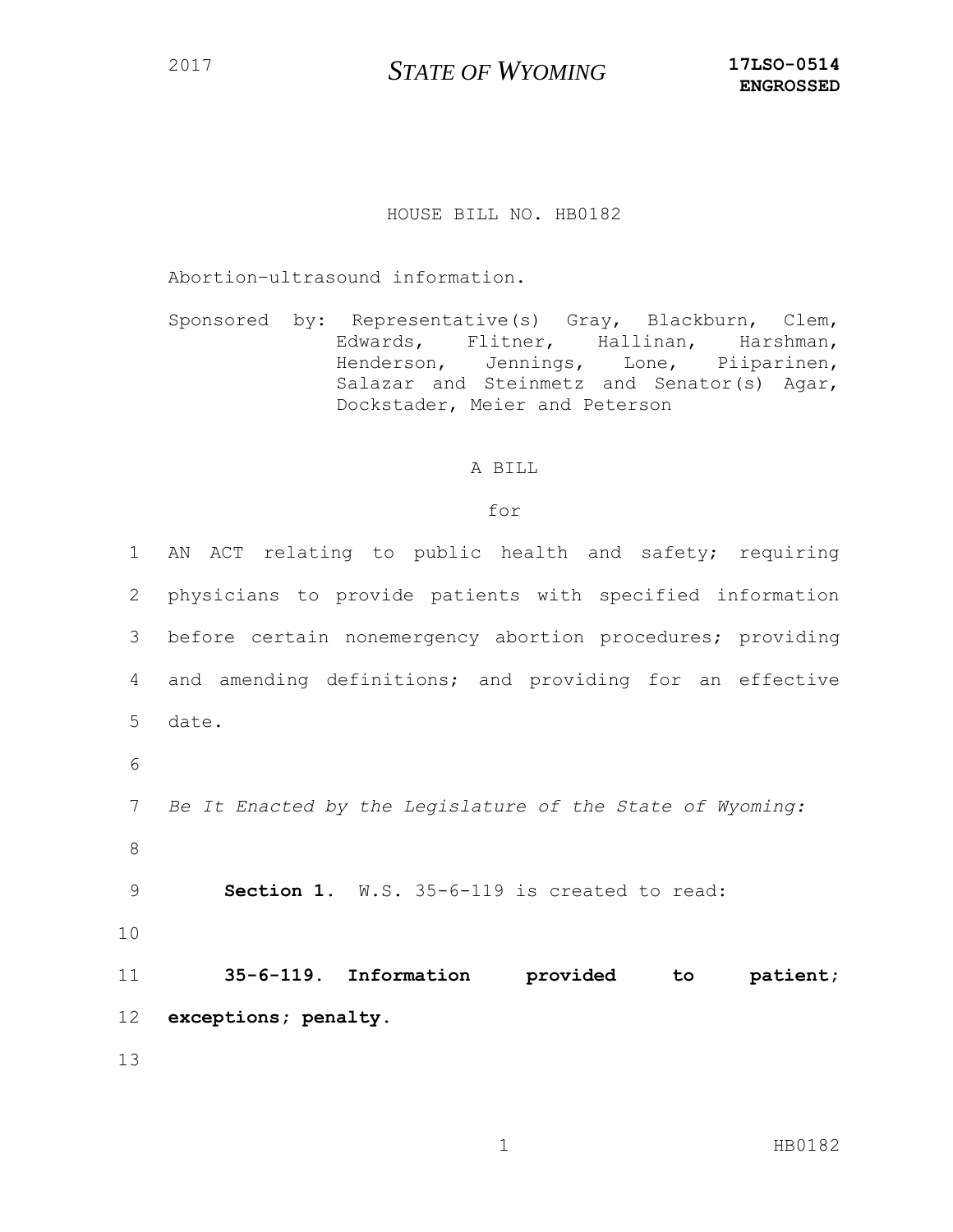(a) Except in the case of a medical emergency, the physician performing the abortion on the patient, the referring physician or a person designated by either physician shall inform the patient of the opportunity to view an active ultrasound of the unborn child and hear the heartbeat of the unborn child if the heartbeat is audible. The active ultrasound image and auscultation of fetal heart tone shall be of a quality consistent with standard medical practice in the community. (b) The physician shall obtain a signed statement from the patient acknowledging that she was provided the information specified in subsection (a) of this section which may be included with any other consent required. The signed statement shall be placed in the patient's medical file and shall be treated as a confidential medical document under all applicable state and federal laws and regulations. **Section 2.** W.S. 35-6-101(a)(xii) is amended to read:

**35-6-101. Definitions.**